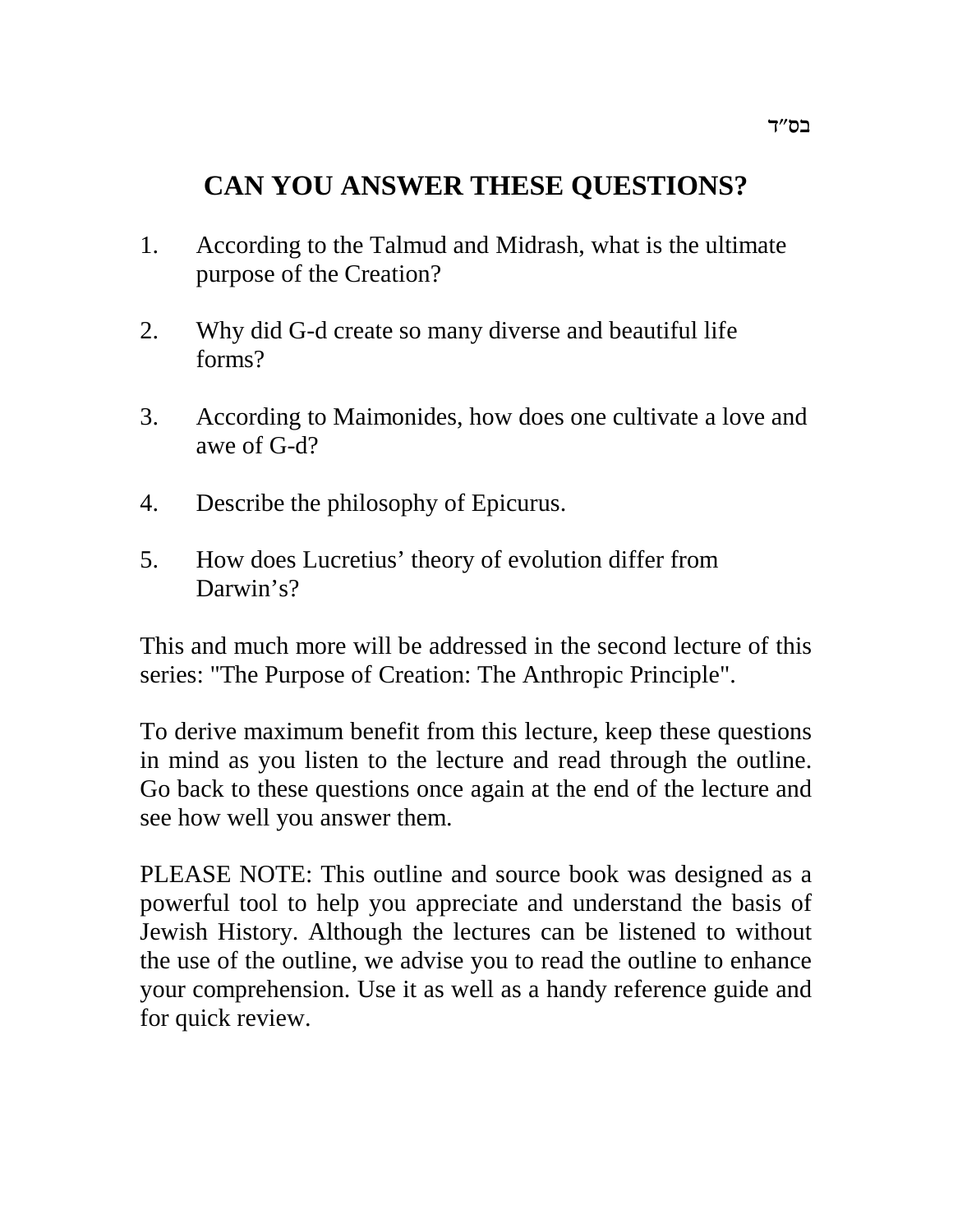## THE EPIC OF THE ETERNAL PEOPLE Presented by Rabbi Shmuel Irons

#### Series XI Lecture #2

### THE PURPOSE OF CREATION: THE ANTHROPIC PRINCIPLE

For the Sake of Israel - For the Sake of the Torah I.

A.

אמר ר' יהודה בר שלו' בזכות ישראל נברא העולם, מקדם ברא א-להים אין כתיב ' , כאן, ומתחילה אין כתיב כאן, אלא בראשית, מהו בראשית, אלו ישראל שנקראו ראשית **b 'q ziy`xa zyxt `negpz yxcn** .(b a dinxi) 'ebe dz`eaz ziy`x 'cl l`xyi ycw '`py

R. Yehudah bar Shalom said: In the merit of Israel was the world created. It is not stated, "Originally (*mikedem*) did G-d create," nor is it stated, "Initially (*mitchillah*) did G-d create," but rather, "In the beginning (*beraishis*). What is meant by the term *beraishis*? This is referring to Israel (the Jewish people) who are called *raishis* (primary), as it is stated (Jeremiah 2:3), "Israel is sanctified unto G-d, the *raishis* (primary or first) of His produce . . ." **Medrash Tanchuma, Beraishis 3**

מ'ר בנאי העולם ומלואו לא נברא אלא בזכות התורה , שנאמר (משלי ג) ד׳ בחכמה  $\alpha$ יסד ארץ וגו׳, רבי ברכיה אמר בזכות משה שנאמר (דברים לג) וירא ראשית לו. ב**רא**שית רבה פרשה א:ד

The world and its contents were created only in the merit of the Torah, as it is stated (Proverbs 3:19), "G-d established the world through wisdom (Torah) . . ." R. Berechiah said: [It was created] in the merit of Moshe as it is stated (Deut. 33:21), And he (the tribe of Gad) saw (chose) the *raishis* (prime - referring to Moshe). **Medrash Beraishis Rabbah 1:4**

B.

רבי שמעון בן אלעזר אומר: ראית מימיך חיה ועוף שיש להם אומנות? והן מתפרנסין שלא בצער, והלא לא נבראו אלא לשמשני, ואני נבראתי לשמש את קוני ־ אינו דין שאתפרנס . שלא בצער אלא שהורעתי מעשי, וקפחתי את פרנסתי. קדושין פב

R. Shimon b. Elazar said: Have you ever seen a wild beast or a bird with a craft? Yet, they are sustained without anxiety. Now they were created only to serve me, while I was created to serve my Master. Surely, then, I should make a living without anxiety? I destroyed my livelihood only because I have acted wrongfully. **Kiddushin 82a**

C.

ותאמר ציון עזבני ד' וד' שכחני. (ישעיה מט:יד) היינו עזובה היינו שכוחה! אמר ריש לקיש, אמרה כנסת ישראל לפני הקדוש ברוך הוא: רבונו של עולם, אדם נושא אשה על : אשתו ראשונה ־ זוכר מעשה הראשונה, אתה עזבתני ושכחתני. ־ אמר לה הקדוש ברוך הוא בתי, שנים עשר מזלות בראתי ברקיע ועל כל מזל ומזל בראתי לו שלשים חיל ועל כל חיל וחיל בראתי לו שלשים לגיוז ועל כל לגיוז ולגיוז בראתי לו שלשים רהטוז ועל כל רהטוז ורהטון בראתי לו שלשים קרטון ועל כל קרטון וקרטון בראתי לו שלשים גסטרא ועל כל .<br>גסטרא וגסטרא תליתי בו שלש מאות וששים וחמשה אלפי רבוא כוכבים כנגד ימות החמה <sup>-</sup> **:al zekxa** . . . ?ipzgkye ipzafr zxn` z`e jliaya `l` iz`xa `l oleke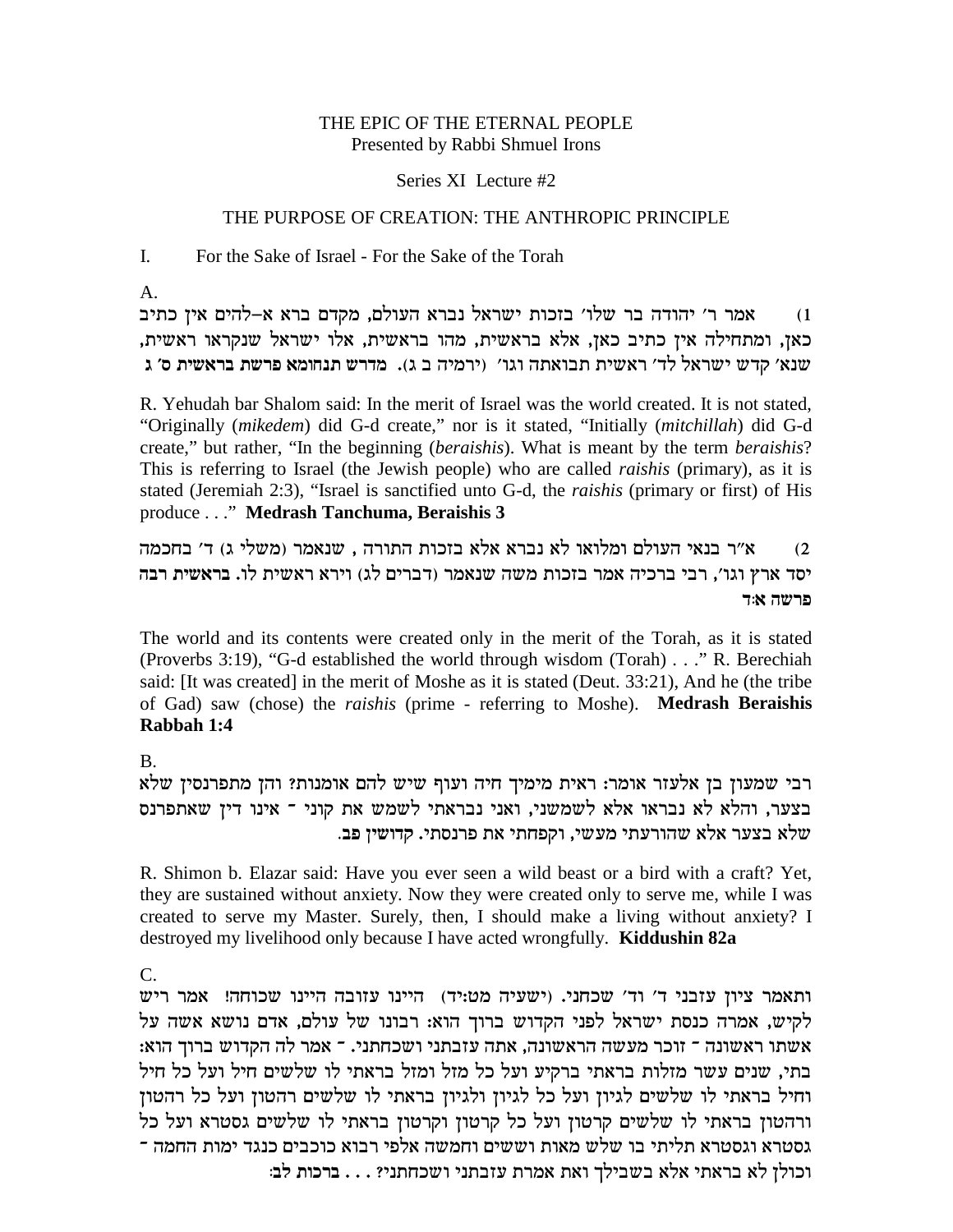"But Zion said, 'The L-rd hath forsaken me, and the L-rd hath forgotten me'." (Isaiah 49:14) Is not 'forsaken', the same as 'forgotten'? Resh Lakish said: The community of Israel said before the Holy One, blessed be He: Sovereign of the Universe, when a man takes a second wife after his first, he still remembers the deeds of the first. You have both forsaken me and forgotten me! The Holy One, blessed be He, answered her: My daughter, I have created twelve constellations in the firmament, and for each constellation I have created thirty hosts, and for each host I have created thirty legions, and for each legion I have created thirty cohorts, and for each cohort I have created thirty maniples, and for each maniple I have created thirty camps, and to each camp I have attached three hundred and sixty-five thousands of myriads of stars, corresponding to the days of the solar year, and all of them I have created only for your sake, and you say, "You have forgotten me and forsaken me!"... Berachos 32b

# D.

אמר ריש לקיש: מאי דכתיב (בראשית א) ויהי ערב ויהי בקר יום הששי, ה"א יתירה למה לי? מלמד שהתנה הקדוש ברוך הוא עם מעשה בראשית, ואמר להם: אם ישראל מקבלים התורה ־ אתם מתקיימין, ואם לאו ־ אני מחזיר אתכם לתוהו ובוהו. שבת פח.

Resh Lakish said: Why is it written, "And there was evening and there was morning, the sixth day" - what is the purpose of the additional 'the'? This teaches that the Holy One, blessed be He, stipulated with the Works of Creation and said thereto, "If Israel accepts the Torah, you shall exist; but if not, I will turn you back into emptiness and formlessness." Shabbos 88a

#### $\Pi$ . The Ultimate Purpose

 $A_{\cdot}$ 

יסוד החסידות ושורש העבודה התמימה הוא שיתברר ויתאמת אצל האדם מה חובתו בעולמו ולמה צריך שישים מבטו ומגמתו בכל אשר הוא עמל כל ימי חייו. והנה מה שהורונו החז"ל הוא שהאדם לא נברא אלא להתענג על ד' וליהנות מזיו שכינתו, שזהו התענוג האמיתי והעידון הגדול מכל העידונים שיכולים לימצא. ומקום העידון הזה באמת הוא העה״ב, כי הוא הנברא בהכנה המצטרכת לדבר הזה, אך הדרך כדי להגיע אל מחוז חפצנו זה הוא זה העולם ... והאמצעים המגיעים את האדם לתכלית הזה הם המצות אשר צונו עליהז הא–ל ית״ש ומקום עשיית המצוות הוא רק העה״ז. וע״כ הושם האדם בזה העולם בתחלה כדי שע״י האמצעיים האלה המזדמנים לו כאן יוכל להגיע אל המקום אשר הוכן לו שהוא העה"ב לרוות שם בטוב אשר קנו לו ע"י אמצעיים אלה. . . . פרק א ממסילת ישרים מהרמח״ל

The foundation of piety and the root of pure service is that a person clarify and verify [the nature of] his obligation in his world and to what must he place his sights and goals in all of the areas which he labors throughout the days of his life. Behold, that which our Sages of blessed memory have taught us is that man was created solely to experience delight with G-d and to derive pleasure from the radiance of the Shechina (Divine Presence), for this is the true delight and the greatest form of satisfaction that exists. The place to experience this [ultimate] satisfaction is the next world, for it was created with [all] the preparations which are required for such a thing. The way, however, to reach our desired goal is this world. The means to achieve this are the mitzvos which G-d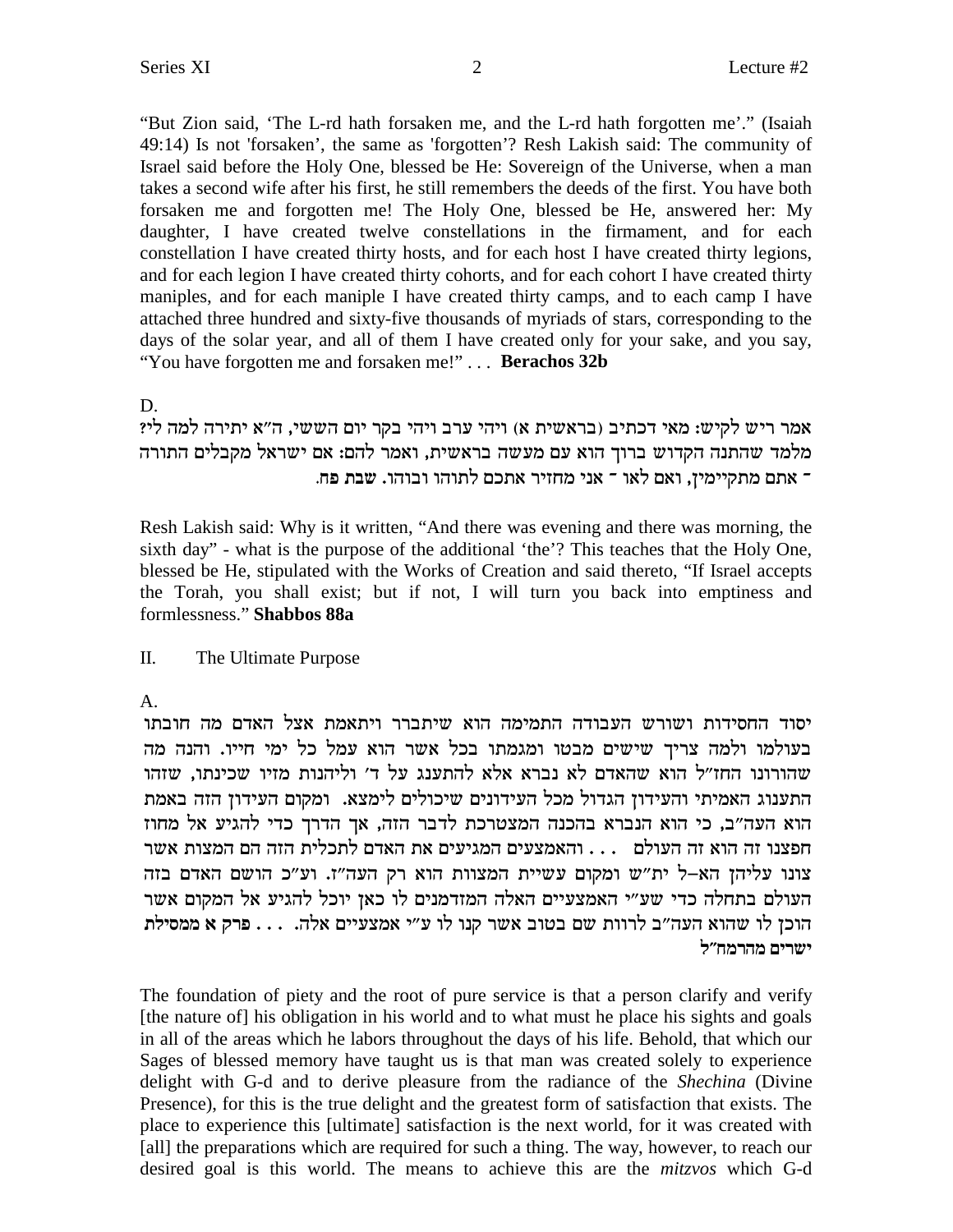commanded and the place of these *mitzvos* is this world. As a consequence, man was originally placed in this world in order to reach, through the means which was prepared for him here, [this world], the place which was [ultimately] set up for him, the World to Come, to experience the goodness which he acquired through these means. **R. Moshe Chaim Luzzatto, Chapter One of Mesilas Yesharim** 

## $B<sub>1</sub>$

וכוונת כל המצות שנאמין בא–להינו ונודה אליו שהוא בראנו, והיא כוונת היצירה,  $(1)$ שאין לנו טעם אחר ביצירה הראשונה, ואין א–ל עליון חפץ בתחתונים מלבד שידע האדם ויודה לא-להיו שבראו, וכוונת רוממות הקול בתפלות וכוונת בתי הכנסיות וזכות תפלת הרבים, זהו שיהיה לבני אדם מקום יתקבצו ויודו לא–ל שבראם והמציאם ויפרסמו זה ויאמרו לפניו בריותיך אנחנו . . . פ׳ רמב״ן על התורה שמות יג:טז

The purpose of all of the *mitzvos* is that we believe (or trust) in our G-d and thank (or admit to) Him that He created us. This is the purpose of the Creation, for we know of no other purpose for the original creation. The G-d on High has no desire for the lower world other than that man should know and give thanks to his G-d for having created him. The significance of raising our voices in prayer and the purpose of synagogues and the special merit of praying in public is in order that people should gather together and give thanks to the G-d that created and developed them and publicize this and say before Him, "We are Your creations". . . . Commentary of Ramban to Exodus 13:16

וברא את האדם שיכיר את בוראו ית׳, ואם האדם אינו יודע שבראו כלל, וכל שכן  $(2)$ שאינו יודע שיש אצל בוראו מעשה נבחר ונרצה ומעשה אחר מרוחק ונמאס, נמצא האדם כבהמה, וכונת בריאתו בטלה, וזהו מה שאמרו חז"ל תמיד, שאלו לא קבלו ישראל את התורה היה מחזיר העולם לתהו ובהו, כלומר שאם לא היו חפצים לדעת וללמוד ידיעת בוראם, ושיש הפרש לפניו בין טוב לרע, נמצא שכונת בריאת העולם בטלה. רמב"ן, דרשת תורת ד' תמימה

And He created man that he recognize his blessed Creator. If a person doesn't know at all that He created him, and most certainly if he doesn't know that the Creator has a preferred and acceptable way of life [for man] and one which is contemptible and loathsome, then he is but an animal and the purpose of Creation is nullified. This is what our Sages, of blessed memory, have often said (Shabbos 88a, Avodah Zarah 3a), "If Israel had not accepted the Torah, He would have returned the world to the [original] state of formlessness and void." In other words, if they wouldn't have had the desire to know and to learn about the knowledge of their Creator and that there is a difference to G-d whether a person chooses good or evil, then the purpose of Creation would have been nullified. Ramban in his *drasha* (exposition) which began with the words, "The Torah of G-d is perfect"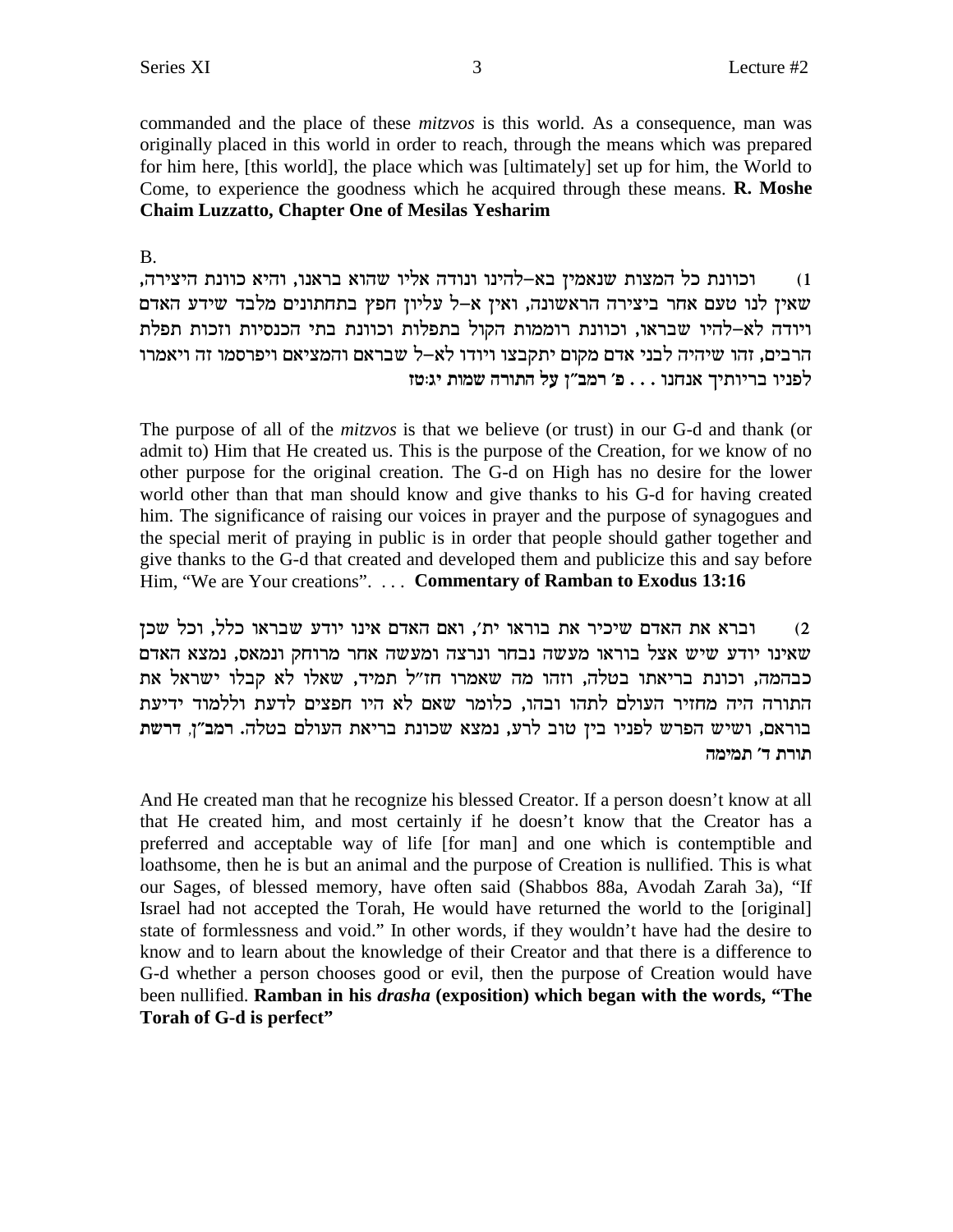#### $III.$ The Creation Testifies

 $A_{1}$ 

יסוד היסודות ועמוד החכמות לידע שיש שם מצוי ראשון, והוא ממציא כל נמצא, וכל הנמצאים משמים וארץ ומה שביניהם לא נמצאו אלא מאמתת המצאו. - ואם יעלה על הדעת שהוא אינו מצוי אין דבר אחר יכול להמצאות. נאם יעלה על הדעת שאין כל הנמצאים מלבדו מצויים הוא לבדו יהיה מצוי, ולא יבטל הוא לבטולם, שכל הנמצאים צריכין לו והוא ברוך הוא אינו צריך להם ולא לאחד מהם, לפיכך אין אמתתו כאמתת אחד מהם. הוא שהנביא אומר וד׳ א–להים אמת, הוא לבדו האמת ואין לאחר אמת כאמתתו, והוא שהתורה אומרת אין עוד מלבדו, כלומר אין שם מצוי אמת מלבדו כמותו. המצוי הזה הוא א–להי העולם אדון כל הארץ, והוא המנהיג הגלגל בכח שאין לו קץ ותכלית, בכח שאין לו הפסק, שהגלגל סובב תמיד ואי אפשר שיסוב בלא מסבב, והוא ברוך הוא המסבב אותו בלא יד ובלא גוף. וידיעת דבר זה מצות עשה שנאמר אנכי ד׳ א-להיך, וכל המעלה על דעתו שיש שם אלוה אחר חוץ מזה, עובר בלא תעשה שנאמר לא יהיה לך אלהים אחרים על פני, וכופר בעיקר שזהו העיקר הגדול שהכל תלוי בו. רמב"ם הלכות יסודי התורה פרק א:א-ו

The ultimate foundation and pillar of wisdom is to know that there exists a Primary Being Who put into being all that exists and that all of existence from the heavens and the earth and all that is between only exists due to the reality of His existence. If one could conceive that He wouldn't exist, then [absolutely] nothing else would exist. If one would conceive that nothing else would exist except for Him, then He alone would [nonetheless] remain in existence for He does not cease to be because of their cessation, as all that exists needs Him and He, the blessed, doesn't need them at all. Therefore His reality is unlike the reality of any other forms of existence. This is what the prophet meant by the statement (Jeremiah 10:10), "And the L-rd G-d is true (real)." There is no reality like His. This is what the Torah meant by saying (Deut. 4:35), "There is no other besides Him." In other words, there is no other existence that is real (or true) that can be compared to His. This Being is the G-d of the world and the L-rd of the earth. He is the Director of the sphere (galgal) which constantly rotates with an infinite force that doesn't cease, for the sphere constantly rotates and it is impossible to rotate without a rotator. He, the blessed, the One Who rotates the sphere, does so without a hand or a body. There is a positive commandment to know this, as it says (Exodus 20:2), "I am the L-rd your G-d." Anyone who entertains the thought that there is another god besides Him, is violating the negative commandment (Ibid. 20:3), "You shall not have any other gods before Me" and he is denying the essence [of Judaism], for this is the essential principle upon which everything is dependent. Rambam Hilchos Yesodei HaTorah Chapter 1:1-6

 $B<sub>1</sub>$ 

כתיב תורת ד׳ תמימה משיבת נפש עדות ד׳ נאמנה מחכמת פתי, אחר שאמר השמים מספרים כבוד א–ל, חזר ופירש בשבחה של תורה, ואמר שהיא מספרת בשבחה של הקב״ה יותר מן השמים ומן השמש והירח והכוכבים המוזכרים למעלה בתחלת המזמור. ופירוש הענין, שדוד התחיל ואמר, כי השמים מספרים כבוד א–ל, מפני שתנועת השמים תמידית ונצחית, וכל מתנועע צריך למניע, יודו השמים על כבוד א-ל, כלומר שיש א-לוה בעל כח מנהיג אותם בכחו ובאלותו, על כן אמר א–ל, כמו יש לאל ידי. והרקיע הוא הגלגל העליון ההולך ממזרח למערב הפך תנועת האחרים, מגיד מעשה ידיו שהם הנבראים וזה דבר ברור וראיה .<br>שהפילוסופים במחקר לבד הוציאו אותם. וכשסיפר הגדת השמים והשמש ואמר אין אומר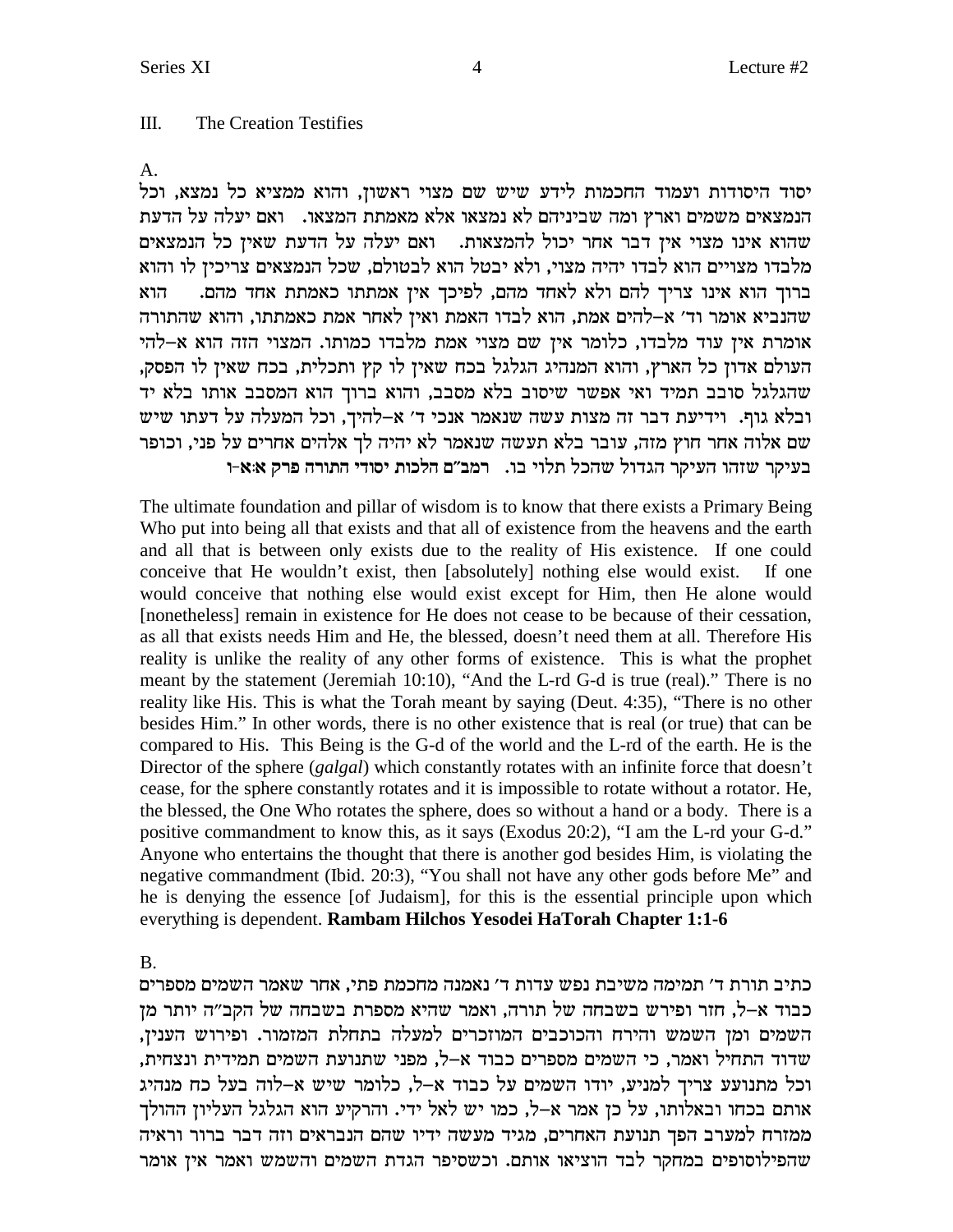וכו' בכל הארץ יצא קום, עד אין נסתר מחמתו, אמר תורת ד' תמימה משיבת נפש, כלומר שאלו ראיות ברורות לכבוד הא–ל וכי הם מעשה ידיו הכל, תורת ד׳ שלמה יותר מזה, והיא משיבת נפש ומחכימת פתי, כלומר שמסרת כל ספק מן הלבבות, מן החכמים, ומן שאינן מבינים מהלכות שמים ומערכי הכוכבים, והפליג בשבח התורה במזמור זה: רמב"ז, דרשת **dninz 'c zxez**

It is written (Psalms 19:8), "The Torah of Hashem is perfect, reviving the soul; the testimony of Hashem is sure, making wise the simple." After [David] stated (Ibid. 19:2), "The heavens declare the glory of G-d", he then returned to praise the Torah and said that it declares the praises of the Holy One, blessed be He, more than the heavens and the sun and the moon and the stars, which are mentioned above at the beginning of the Psalm. The explanation is that David began [the psalm] and said that the heavens declare the glory of G-d because of the constant and eternal movement of the heavens, as everything that moves needs a mover. The heavens admit to the glory of G-d, meaning that there is a G-d who possesses power and directs the heavens through His power and strength. That is why the word for G-d in the verse is "E-l", [which means strength,] as in the verse (Genesis 31:29), "It is in the power ("el") of my hand". The "firmament" [mentioned in Psalms 19:2] refers to the highest celestial sphere which moves from the East to the West, opposite in direction to the other celestial spheres. "His handiwork declares" [mentioned in that verse] refers to the created beings. This is clear and is something that the philosophers proved on their own through their analysis. After the Psalmist finished his description of the creation with the words: and there is nothing hidden from the sun's heat, he says the words: The Torah of the L-rd is perfect, reviving the soul. In other words, although there are clear proofs to the glory of G-d and they are entirely His handiwork, Hashem's Torah is even more perfect [because] it revives the soul and makes the simple person wise. In other words, [the Torah] removes all doubt from the mind of both those that are wise and those that don't understand the movements of the heavens and the constellations. . . . **Ramban in his** *drasha* **(exposition) which began with the words, "The Torah of G-d is perfect"**

C.

ויש בני אדם שאמרו, שהעולם נהיה במקרה מבלי בורא שהתחילו ויוצר שיצרו. ומן התימה בעיני, איך תעלה בדעת מדבר, בעודנו בבריאותו, כמחשבה הזאת. ואילו היה בעל המאמר הזה שומע אדם, שיאמר כמאמרו בגלגל אחד של מים, שהוא מתגלגל להשקות חלקה אחת ל שדה [או גנה], וחושב כי זה נתקן מבלי כוונת אומן, שטרח בחיבורו והרכבתו ושם כל כלי מכליו לעומת התועלת, היה לו<sup>'</sup> להפליא ולהגדיל<sup>'</sup> הרבה הדבה עליו, ולחשוב אותו בתכלית הסכלות, וימהר להכזיבו ולדחות מאמרו. וכיון שידחה המאמר הזה בגלגל קטן .<br>ופחות ונבזה, שנעשה בתחבולה קטנה לתקנת חלקה קטנה מהארץ, איך יתיר לעצמו לחשוב כמחשבה הזאת בגלגל הגדול הסובב את כל הארץ וכל אשר עליה מן הברואים, והוא בחכמה [ויכולת], תקצרנה דעות כל בשר ושכלי המדברים להשיג הוייתה, והוא מוכן לתועלת כל הארץ וכל אשר עליה. ואיך יוכל לומר [עליו], שנהיה מבלי כוונת מכוין ומחשבת חכם בעל יכולת. ומן הידוע אצלנו, כי הדברים אשר הם מבלי כוונת מכוין במאומה מהם לא ימצא סימן לחכמה וליכולת. והלא תראה, אם שפך אדם דיו פתאום על נייר חלק, שאי אפשר שיצטייר ממנו עליו כתב מסודר ושיטות נקראות כמו שהיה בקולמוס, ואילו הביא אדם לפנינו כתב מסודר ממה שאי אפשר להיות מבלי מצוע קולמוס, ואומר, כי נשפך הדיו על הנייר ונעשתה צורת הכתב עליו מעצמה, היינו ממהרים להכזיבו על פניו, שאיננו נמלט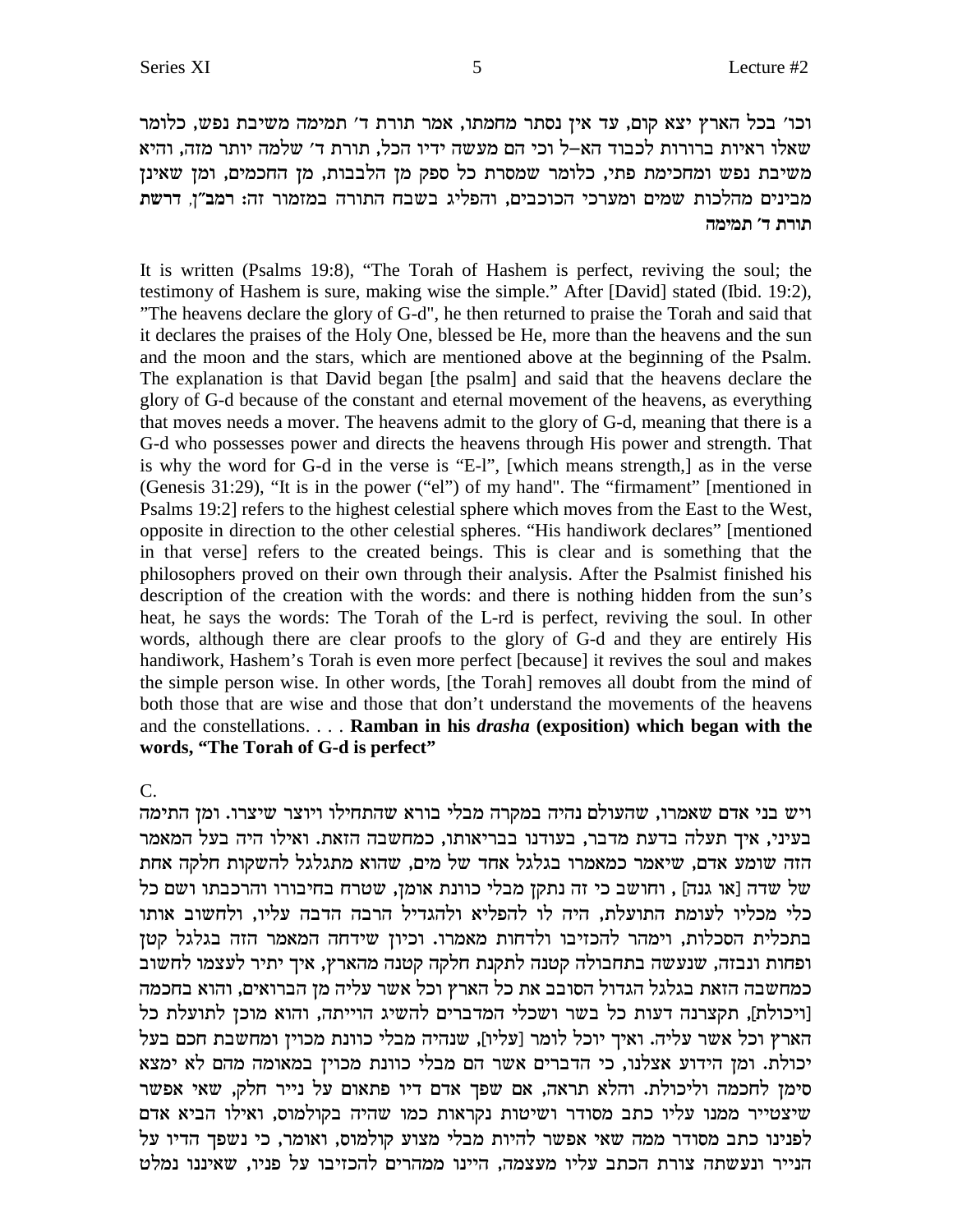, מכוונת מכוין. וכיון שזה בעינינו דבר שאי אפשר להיות בצורות רשומות בהסכמת דעתנו ,איך יוכל לומר בדבר, שמלאכתו יותר דקה ותיקונו יותר רחוק ועמוק בענינו עד אין תכלית **'e wxt cegid xry zeaald zaeg** .leki zlekie mkg znkge oiekn zpeek ilan didiy

There are people who say that the world happened by chance, without a Creator who initiated it or a designer who formed it. In my eyes, it is astonishing that any human being of sound mind could even entertain such a thought. If that same person would hear someone else make the claim that a certain water wheel, which is used to irrigate a field or garden, came about without the planning of a craftsman who made the effort to design and assemble all of its parts, [but it just appeared through accident,] he would be dumbfounded. He would besmirch that person and call him an imbecile and would immediately proceed to demolish his claim and show it to be false. If such an individual would dismiss [out of hand] the notion that a small and insignificant wheel, which takes a minimum of planning to enhance but a small part of the earth, [could come about by accident,] how could he let himself think that the great wheel (sphere) that surrounds the earth and all the creatures that are upon it, which does so with wisdom and energy, whose essence is beyond human comprehension and is set up for the benefit of the entire earth and all that is upon it, could come about without the express design and planning of a wise being with great ability. It is common knowledge that things that come about without prior planning contain no evidence of wisdom or ability. Just take a look. If someone accidently spilled ink on a blank piece of paper, it would be impossible to imagine that he would thereby produce orderly writing with legible lines like that made by a pen. If a person would bring us a neat letter of the type produced by a pen and would tell us that he actually spilled ink on the paper and the writing came about by itself, we would immediately denounce him to his face as a fraud, for such a thing cannot come about without intelligent design. Since such a thing is widely accepted to be impossible, how could anyone make the claim that something which is infinitely more complex and intricate could come about without being planned by a powerful intelligence. **Chovos HaLevavos, Shaar HaYichud Chapter 6**

D.

הא–ל הנכבד והנורא הזה מצוה לאהבו וליראה אותו שנאמר ואהבת את ד׳ א–להיך, ונאמר את ד׳ א-להיך תירא. והיאך היא הדרך לאהבתו ויראתו, בשעה שיתבונן האדם במעשיו וברואיו הנפלאים הגדולים ויראה מהן חכמתו שאין לה ערך ולא קץ מיד הוא אוהב ומשבח l ומפאר ומתאוה תאוה גדולה לידע השם הגדול, כמו שאמר דוד צמאה נפשי לא–להים לא–ל חי, וכשמחשב בדברים האלו עצמן מיד הוא נרתע לאחוריו ויפחד ויודע שהוא בריה קטנה שפלה אפלה עומדת בדעת קלה מעוטה לפני תמים דעות, כמו שאמר דוד כי אראה שמיך **a-`:a wxt dxezd iceqi zekld m"anx** .epxkfz ik yep` dn jizerav` dyrn

This glorious and awesome G-d commanded us to love and fear Him, as it is stated (Deut. 6:5), "And you shall love Hashem, your G-d" and (Deut. 6:13), "You shall fear Hashem, your G-d". How does one come to love and fear Him? When a person contemplates His amazing and magnificent works and creations and observes His wisdom, which is beyond any comparison, without end, he will automatically feel love, and will praise, and glorify Him. and it will stir within him a strong desire to know the great Name, as [King] David said (Psalms 42:3), "My soul thirsts for G-d, for the living G-d." But as soon that person thinks about these very things, he will suddenly recoil backwards with fright, realizing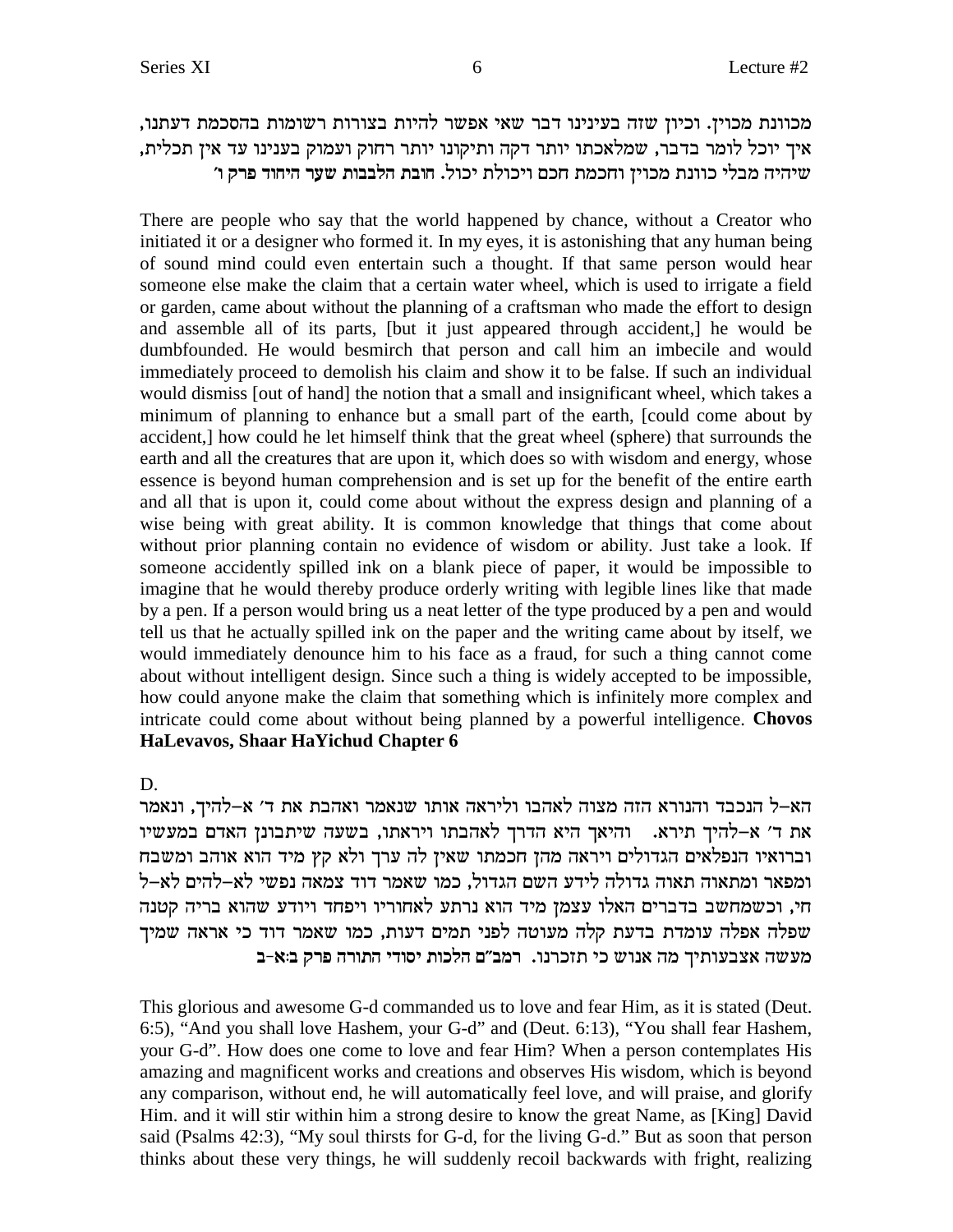that he is but a small, base, and obscure creature, who, with his minute and inconsequential intelligence, is standing in the presence of He who possesses perfect knowledge, as [King] David said (Psalms 8:4), "When I behold Your heavens, the work of Your fingers . . . [I say to myself:] Who is man that you are mindful of him?" Rambam Hilchos Yesodei HaTorah 2:1-2

Ε. גָּדוֹל ד׳ וּמְהָלָל מְאֹד וְלְגִדְלָתוֹ אֵין חֵקֵר: - דוֹר לְדוֹר יִשַּׁבַּח מַעֲשֵׂיךְ וּגְבוּרֹתֵיךְ יַגִּידוּ: - הֲדַר כְּבוֹד הוֹדֶךְ וְדִבְרִי נִפְלְאוֹתֵיךְ אֲשִׂיחָה: וֵעֲזוּז נוֹרְאֹתֵיךְ יֹאמֶרוּ וּגְדוּלַתְךָ אֲסַפְּרְנַה: תהלים קמה:ג-ו

Great is the L-rd, and greatly to be praised; and his greatness is unsearchable. One generation shall praise your works to another, and shall declare your mighty acts. I will speak of the glorious splendor of your majesty, and of your wondrous works. And men shall speak of the might of your awesome acts; and I will declare your greatness. They shall utter the fame of your great goodness, and shall sing of your righteousness. **Psalms**  $145:3-6$ 

 $F_{\cdot}$ 

```
בחמישי היו אומרים (תהלים פא) הרנינו לא–להים עוזנו ־ על שם שברא עופות
                                                             (1)ודגים לשבח לשמו. ראש השנה לא.
```
On the fifth day they said (Psalms 81), "Sing aloud to G-d, the source of our strength," because He created fish and birds to praise His name. Rosh Hashanah 31a

שברא עופות ודגים לשבח לשמו ־ כשאדם רואה עופות משונים זה מזה נותן שבח למי  $(2)$ שבראם. רש"י שם

*He created fishes and birds to praise His name.* When a person sees birds that are so different, one from the other, he gives praise to His name. Rashi, Ibid.

G.

וּפֶן תִּשָּׂא עֵינֶיךְ הַשָּׁמַיִמָה וְרָאִיתָ אֶת הַשֵּׁמֵשׁ וְאֵת הַיָּרֵחַ וְאֵת הַכּוֹכָבִים כֹּל צִבָא הַשַּׁמַיִם וְנִדַּחִתַּ והשתחוית להם ועבדתם אשר חלק ד׳ א–להיך אתם לכל העמים תחת כל השמים. דברים יוט

And lest you lift up your eyes to the skies, and when you see the sun, and the moon, and the stars, all the host of the skies, should you be driven to worship them, and serve them, which the L-rd your G-d has allotted to all nations under the whole sky. **Deut. 4:19** 

אשר ח*לק ד׳.* להאיר להם. דבר אחר, לאלוהות, לא מנען מלטעות אחריהם, אלא החליקם בדברי הבליהם לטרדם מן העולם, וכן הוא אומר, כי החליק אליו בעיניו למצוא עונו לשנוא (תהלים לו, ג.): רש״י לדברים דויט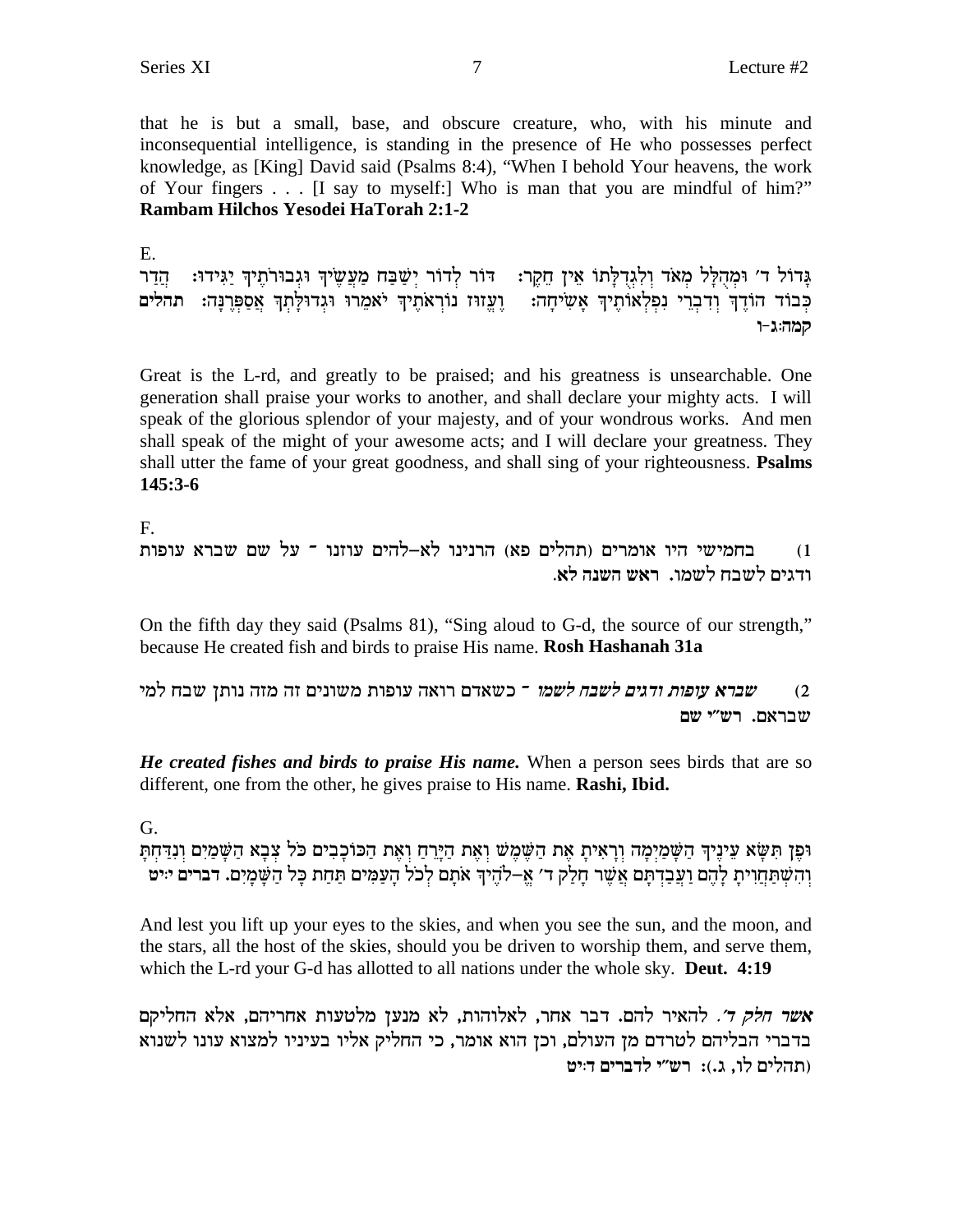Which He allotted (chalak) to to them (Deut. 4:19): To provide light to them. Another explanation is the following: He didn't prevent them from straying after them, but rather, he made them *(chalak)* slip (or flattered them) through their words of vanity in order to drive them from the world; Similarly it states (Psalms 36:3), "For he (the evil inclination) flattered him [that the sin find grace in] his eyes, until his iniquity be found and he be hated." Rashi to Deuteronomy 4:19

IV. The Anthropic Principle

 $A<sub>1</sub>$ 

יָדַעְתִּי כִּי כָּל–אֲשֶׁר יַעֲשֶׂה הָאֱ–לֹהִים הוּא יִהְיֶה לְעוֹלָם עָלְיו אֵין לְהוֹסִיף וּמִמֶּנּוּ אֵין לִגְרֹעַ<br>וּהָאֱ–לֹהִים עָשָׂה שֶׁיִּרְאוּ מִלְפָּנָיוּ: קהלת גּייד

I know that, whatever G-d does, it shall be for ever; nothing can be added to it, nor any thing taken from it; and G-d does it, that men should fear before Him. Ecclesiastes 3:14

**B.** 

ידעתי כי כל אשר עשה – הקב"ה במעשה בראשית הוא ראוי להיות לעולם ואין לשנותו לא בתוספת ולא בגרוע, וכשנשתנה, הא-להי׳ צוה ועשה שישתנה כדי שייראו מלפניו אוקיינוס פרץ גבולו בדור אנוש והציף שלישו של עולם והא–להים עשה שיראו מלפניו, שבעת ימים נשתנו הלוך חמה בדור המבול לזרוח במערב ולשקוע במזרח כדי שיראו מלפניו חמה חזר׳ לאחוריה עשר מעלות בימי חזקיהו ובימי אחז אביו נתקצר היום ונתרבה הלילה ביום מותו כדי שלא יהא נספד כל זה כדי שיראו מלפניו לפיכך אין טוב לאדם לעסוק אלא במצותיו ולירא מלפניו:

I know that, whatever G-d does, . . . in the act of creation is fit to last forever and it should not be changed, neither added to or diminished. But when it is changed, when G-d commanded that it be changed, it is for the purpose that mankind should fear from Him. When the ocean broke through its boundaries, during the generation of Enosh, and swept away a third of the world, it was done by G-d in order that [the survivors] should fear Him. For a period of seven days, during the generation of the Flood, the sun rose in the west and set in the east, in order that they fear Him. The sun went backwards ten degrees during the time of Chizkiayhu. Right after the death of Chizkiayhu's father, Achaz, the day got shorter and the night got longer, so that they wouldn't be able to eulogize him. All of this was done in order that they fear Him. Therefore, it is not good to be involved with anything else except for the fulfillment of His commandments and to fear Him. **Rashi's commentary to Ecclesiates 3:14** 

 $C_{\cdot}$ 

פירוש והא–להים עשה שלא יוכל נוצר להוסיף על מעשהו או לגרוע כדי שייראו בני אדם מלפניו: אבן עזרא קהלת פרק ג פסוק יד

The explanation of the verse is that G-d made the world in such a manner that no creature can add or diminish from it, in order that man should be in awe of Him. Commentary of R. Avraham ibn Ezra to Ecclesiastes 3:14